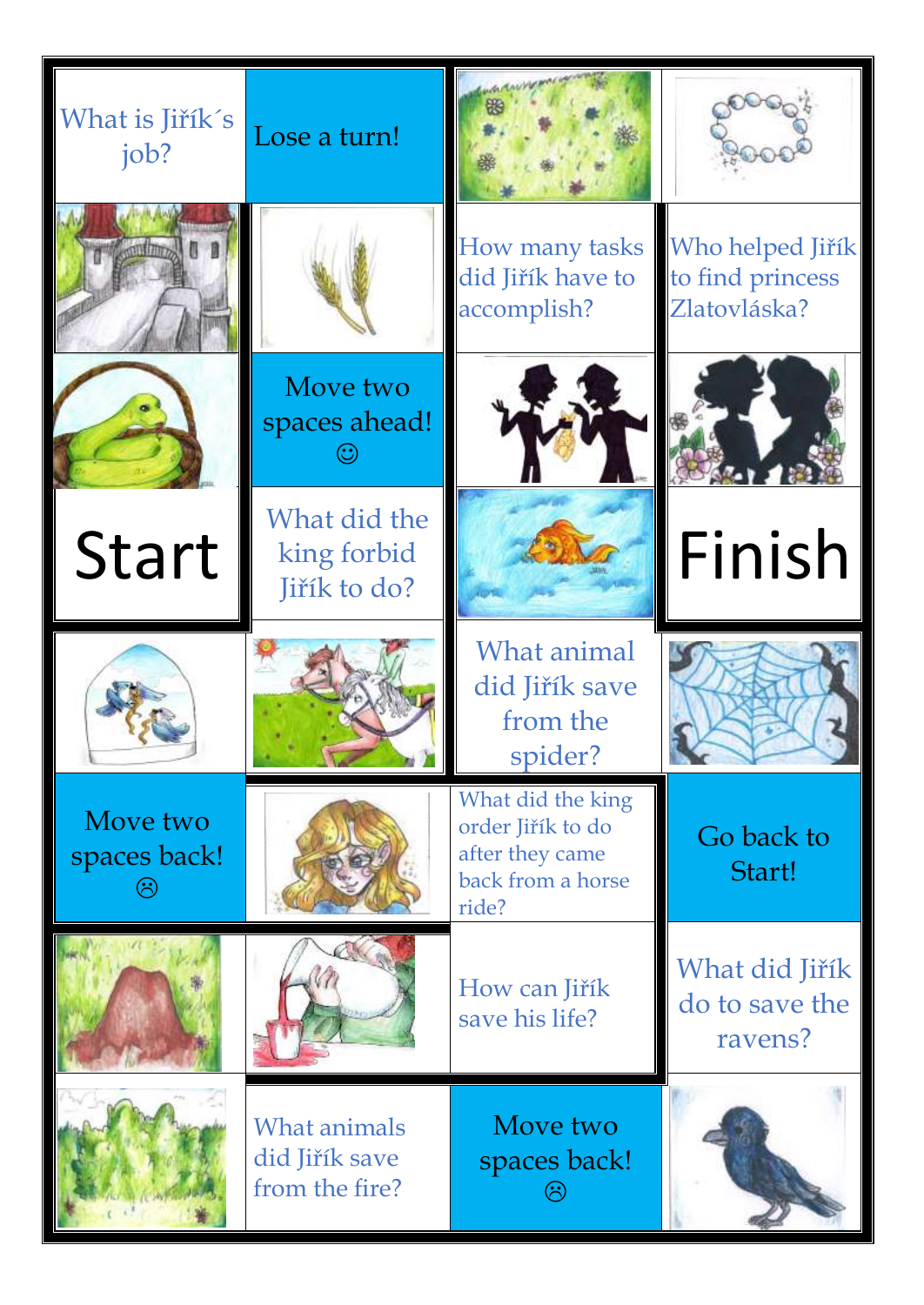| cook                      |                                        | meadow                                                     | neckless                                     |
|---------------------------|----------------------------------------|------------------------------------------------------------|----------------------------------------------|
| castle                    | barley                                 | three                                                      | fly                                          |
| snake                     |                                        | fishermen                                                  | wedding                                      |
| <b>Start</b>              | To taste the<br>fish / snake /<br>dish | Golden<br>fish                                             | Finish                                       |
| Birds /<br>golden<br>hair | Horse /<br>horses                      | fly                                                        | cobweb                                       |
|                           | Princess /<br>Zlatovláska              | To pour wine,<br>(but he must)<br>not spill it.)           |                                              |
| anthill                   | wine                                   | To bring<br>Zlatovláska to<br>the king (to be<br>his wife) | He killed his<br>horse(stabbed<br>$\ket{it}$ |
| bush                      | ants                                   |                                                            | raven                                        |

Check your grammar for free with the [VirtualWritingTutor.com](https://virtualwritingtutor.com/)